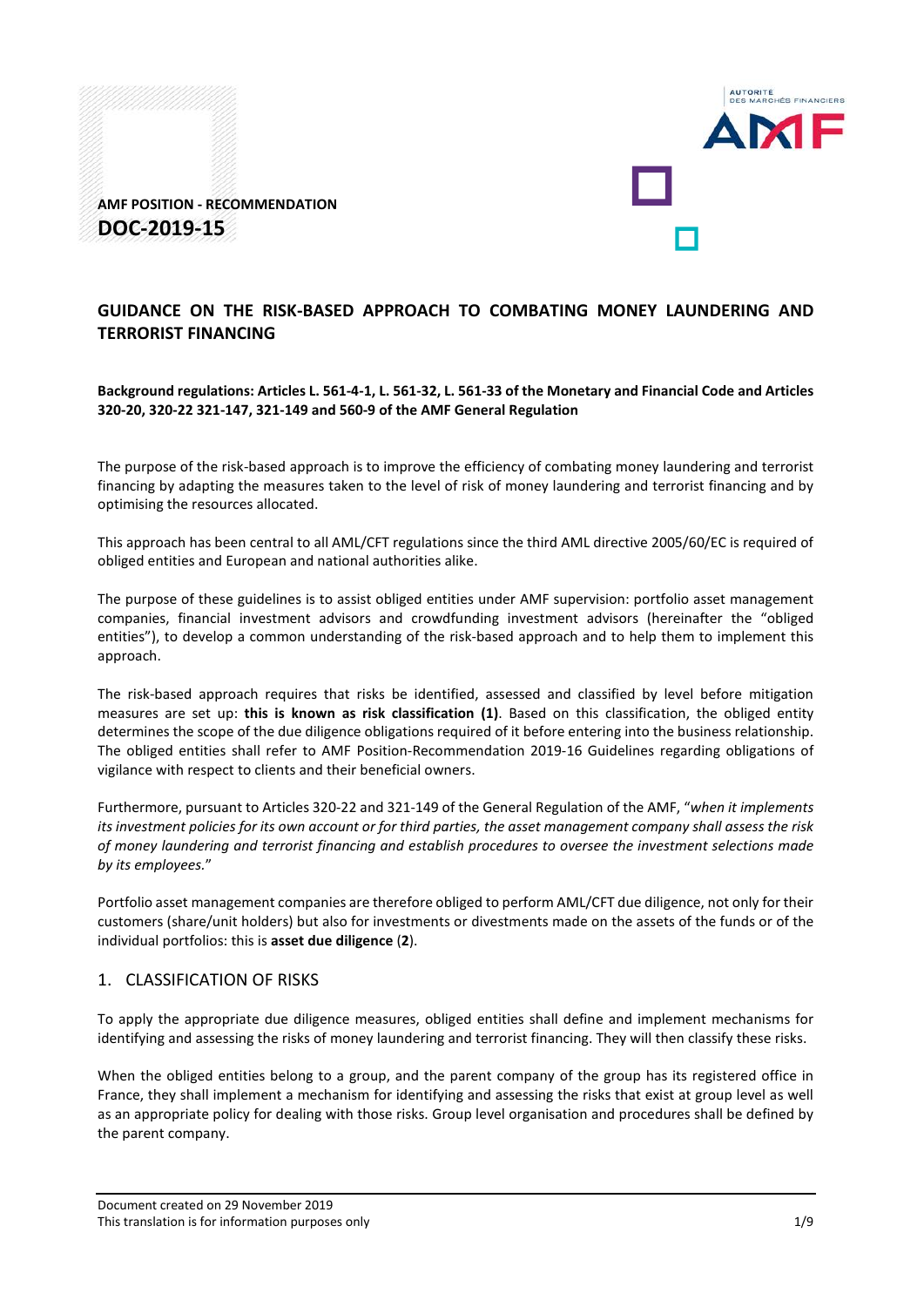

# **1.1. Risk factors**

In accordance with Article L.561-4-1 of the Monetary and Financial Code, to identify the risks to which it is exposed through its activity, the obliged entity must analyse:

- $\div$  The nature of the products and services offered, the terms of the transactions proposed and the distribution channels used, hereinafter the **Product Risk (1.1.1);**
- The country or geographical region of origin or destination of the funds, hereinafter the **Country risk (1.1.2);**
- Characteristics of customers, hereinafter **Customer Risk** (**1.1.3**).

The obliged entity shall also take into account the **Supranational Risk Assessment published by the European**  Commission<sup>[1](#page-1-0)</sup> and its recommendations, the joint opinion published by the European supervisory authorities,<sup>[2](#page-1-1)</sup> and the **National Risk Assessment published by the Advisory Board for the Fight Against Money Laundering and Terrorist Financing (COLB).** [3](#page-1-2)

To measure these risks, the obliged entity must take into account those factors considered to be exacerbating and those considered to be mitigating.

The law has already set the risk levels of several situations, in particular:

| <b>LOW RISK</b>                                          | <b>HIGH RISK</b>                                        |
|----------------------------------------------------------|---------------------------------------------------------|
| Regulated financial institution: the customer, or        | The customer or its legal representative is not         |
| where applicable, the beneficial owner, is an obliged    | physically present at the time of establishment of the  |
| entity, referred to in paragraphs 1 to 6 b of Article L. | business relationship (Article L. 561-10 of the         |
| 561-2 of the Monetary and Financial Code,                | Monetary and Financial Code);                           |
| established in France or in another Member State of      | Transaction with persons located in a State that        |
| the European Economic Area or in a third country         | appears on the lists published by the FATF of States    |
| that imposes equivalent obligations with regard to       | with laws or practices that obstruct the fight against  |
| money laundering and terrorist financing (Article R.     | money laundering and terrorist financing or             |
| 561-15 of the Monetary and Financial Code)               | published by the European Commission (Article L.        |
|                                                          | 561-10 of the Monetary and Financial Code)              |
| Public entity: The customer is a public authority or     |                                                         |
| public body, under the Treaty on European Union,         |                                                         |
| treaties establishing the European Communities,          |                                                         |
| derivative Community law, the public law of a            |                                                         |
| Member State of the European Union or any other          |                                                         |
| commitment made by France, and meets the following       |                                                         |
| criteria:                                                |                                                         |
| Its identity is publicly available, transparent          | Politically Exposed Persons (Article 561-10 and R. 561- |
| and certain;                                             | 18 of the Monetary and Financial Code);                 |
| Its activities, as well as its accounting                |                                                         |
| practices, are transparent;                              |                                                         |
| It is either accountable to an EU institution or         |                                                         |
| to the authorities of a Member State, or                 |                                                         |
| subject to the appropriate control procedures            |                                                         |
| of its activity.                                         |                                                         |
| (Article R. 561-15 of the Monetary and Financial Code)   |                                                         |

<span id="page-1-0"></span><sup>&</sup>lt;sup>1</sup> Supranational risk assessment of the money laundering and terrorist financing risks affecting the Union[, https://europa.eu/rapid/press](https://europa.eu/rapid/press-release_IP-19-4452_fr.htm)release\_IP-19-4452\_fr.htm;<br><sup>2</sup> Pursuant to Article 6(5) of Directive 2015/849 (4th AML/CFT Directive)

<span id="page-1-1"></span>

Document created on 29 November 2019

<u>.</u>

<span id="page-1-2"></span><sup>3</sup> [https://www.tresor.economie.gouv.fr/Articles/2019/09/20/le-conseil-d-orientation-de-la-lutte-contre-le-blanchiment-de-capitaux-et-le](https://www.tresor.economie.gouv.fr/Articles/2019/09/20/le-conseil-d-orientation-de-la-lutte-contre-le-blanchiment-de-capitaux-et-le-financement-du-terrorisme-approuve-l-analyse-nationale-des-risques-anr-en-france)[financement-du-terrorisme-approuve-l-analyse-nationale-des-risques-anr-en-france](https://www.tresor.economie.gouv.fr/Articles/2019/09/20/le-conseil-d-orientation-de-la-lutte-contre-le-blanchiment-de-capitaux-et-le-financement-du-terrorisme-approuve-l-analyse-nationale-des-risques-anr-en-france)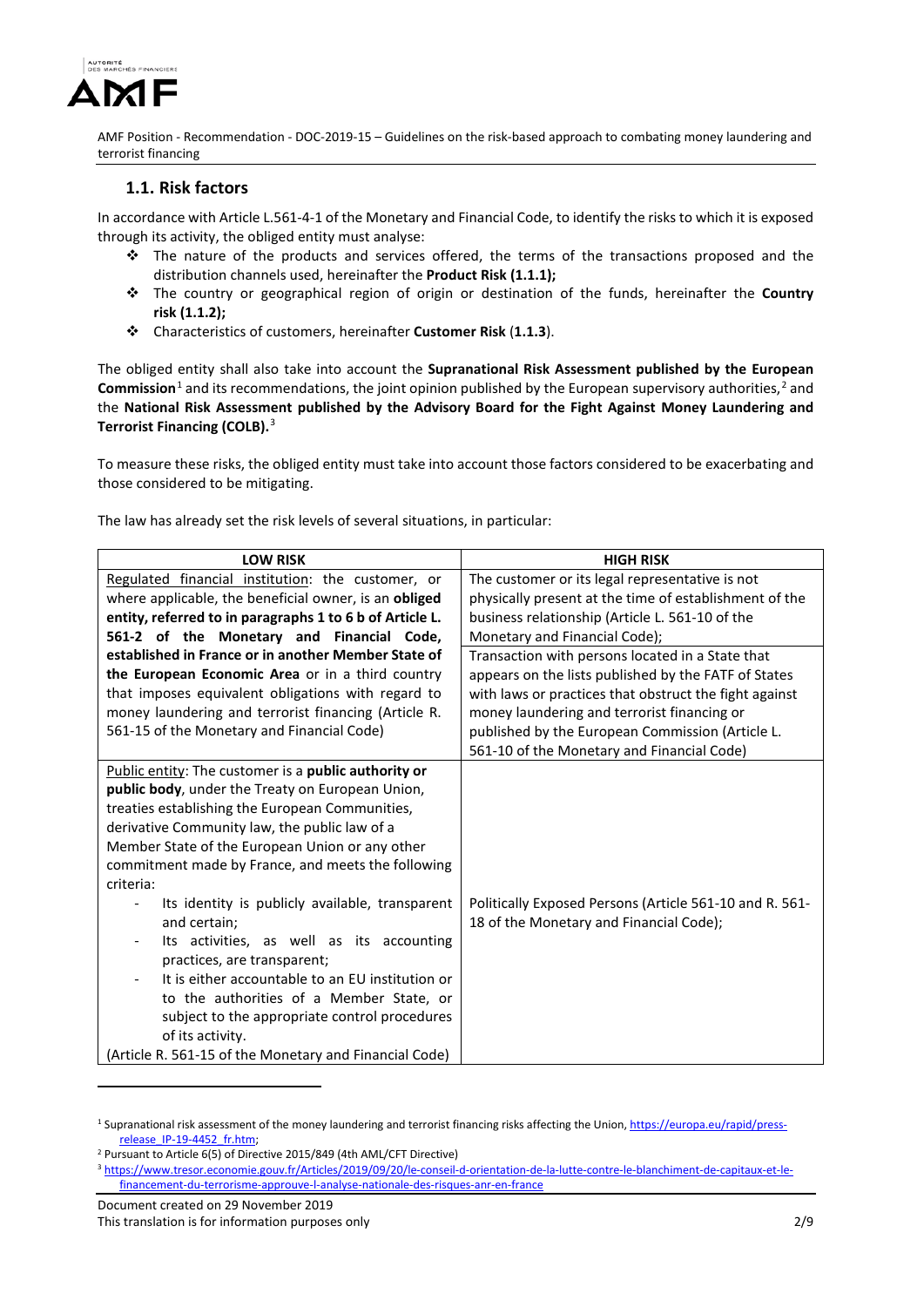

| The customer is a company whose securities are<br>admitted for trading on a regulated market in France<br>or in a State that is a party to the European Economic | Products or transactions that encourage anonymity<br>(Article L. 561-10 of the Monetary and Financial Code) |
|------------------------------------------------------------------------------------------------------------------------------------------------------------------|-------------------------------------------------------------------------------------------------------------|
| Area agreement or in a third country that imposes                                                                                                                | Transactions that are particularly complex or involve                                                       |
| disclosure requirements recognised as equivalent by                                                                                                              | unusually high amounts or that seem to have no                                                              |
| the European Commission (Article R. 561-15 of the                                                                                                                | economic justification or legal purpose (Article L.                                                         |
| Monetary and Financial Code)                                                                                                                                     | 561-10-2 of the Monetary and Financial Code)                                                                |

Aside from these assumptions, the measurement and classification of risks are the responsibility of the obliged entity and correspond to subjective criteria defined by the obliged entities themselves.

To do this, the obliged entity refers to the **Joint Guidelines of the European Supervisory Authorities on risk factors[4](#page-2-0)** published on 4 January 2018.

The risk factors below are not exhaustive and obliged entities are not obliged to take into account risk factors that do not apply to them.

### 1.1.1. Product Risk

The obliged entity carries out its risk analysis based on the services provided (for example, fund management, individual asset management, order reception/transmission, investment advice) as described in its programme of activity:

- Types of services provided (for example, individual asset management, order reception-transmission, investment advice) or transactions proposed;
- Activities carried out (alternative fund of funds programmes of activity, unlisted securities, management of real estate collective investment undertaking and other real estate management activities, etc.);
- Types of products or financial instruments proposed (UCITS, AIF, etc.).

The obliged entity assesses the risk related (i) to the level of transparency or opacity, (ii) to the complexity of the product, service or transaction, and (iii) to the value, size, amount of the product, service or transaction.

The obliged entity also takes into account the methods used in marketing its products or services and in particular the risk related to (i) distance selling (without the physical presence of the parties) and (ii) the intermediaries that the entity may use, as well as the nature of its relations with them.

The obliged entity takes into account the innovative or disruptive nature of a product, a service or commercial practice.

### 1.1.2. Country Risk

-

Obliged entities include in their risk classification the risks related to countries or geographical regions (i) in which customers and/or beneficial owners are established, have their business and/or registered office, or with which they have a close relationship, and (ii) in which the funds used for the transaction were generated, or to which or from which the funds are received or transferred.

To assess the level of Country Risk, obliged parties take the following into account:

- The quality of Member State or non-member of the EEA,
- The list of countries identified by the European Commission as countries with ALM/CFT systems that have strategic deficiencies in accordance with Article 9 of Directive (EU) 2015/849;
- FATF lists of countries or geographical regions of high risk and that are not cooperative;

<span id="page-2-0"></span>[https://esas-joint-committee.europa.eu/Publications/Guidelines/Guidelines%20on%20Risk%20Factors\\_FR\\_04-01-2018.pdf](https://esas-joint-committee.europa.eu/Publications/Guidelines/Guidelines%20on%20Risk%20Factors_FR_04-01-2018.pdf)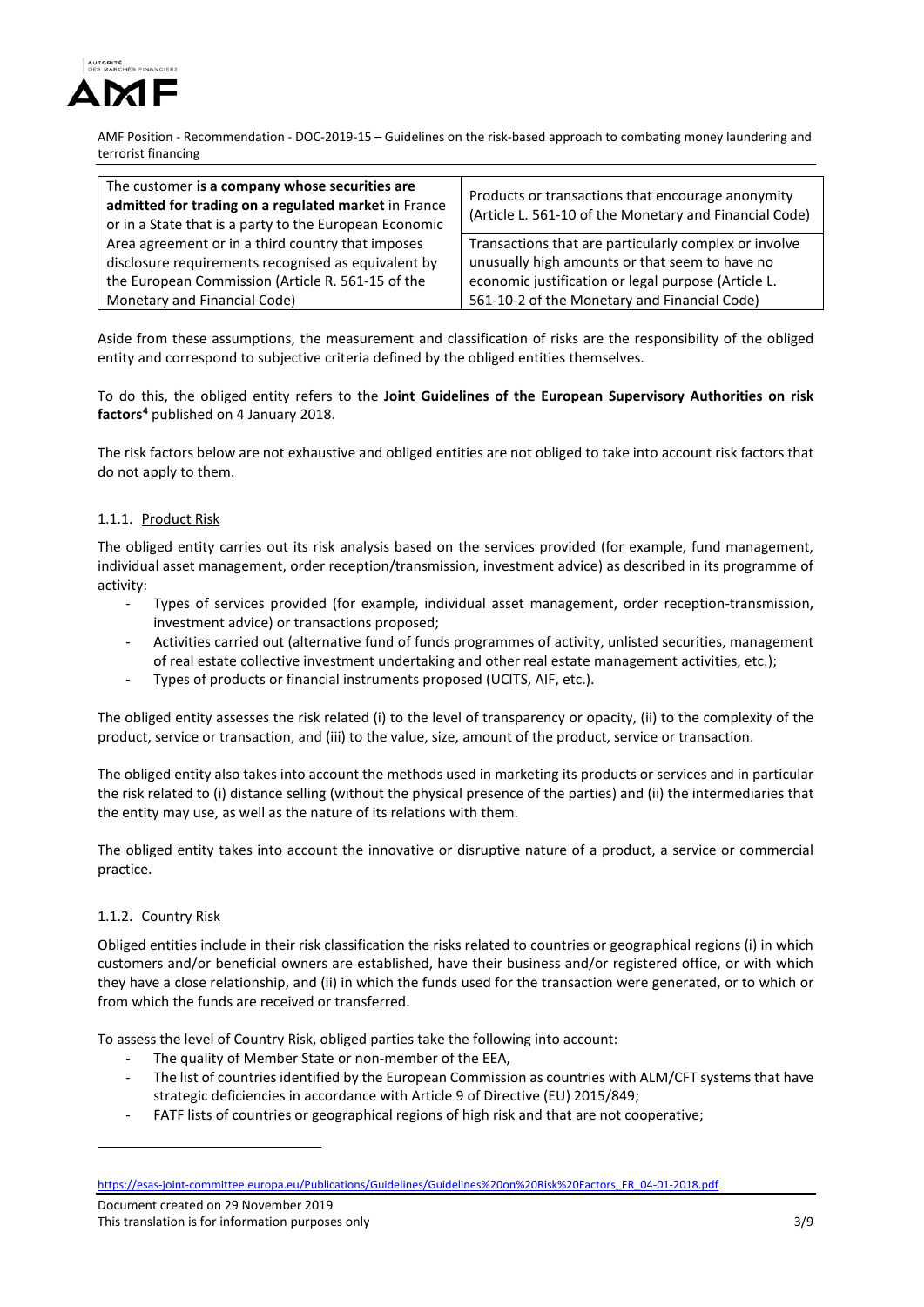

- Mutual assessment and follow-up reports by the FATF that provide better knowledge of the level of compliance of national regimes with FATF recommendations and the level of effectiveness of such regimes;
- Assessment of the IMF as well as Financial Sector Assessment Programme (FSAP) reports.

#### **Focus on country lists**

To help professionals know the level of money laundering and terrorist financing risks, there are several lists that identify high-risk countries.

A distinction must be made between:

- The "grey list" list drawn up by the FATF of countries with strategic deficiencies in their AML/CFT regimes. **[5](#page-3-0)** This list may change at each FATF plenary meeting
- $\triangleright$  The "black list" drawn up by the FATF of high-risk countries that may be subject to a call to apply counter-measures. **[6](#page-3-1)**

These two lists are different from:

 $\triangleright$  The list of high-risk third country jurisdictions that have strategic deficiencies that the European Commission has prepared in accordance with Article 9 of Directive (EU) 2015/849. This list was published for the first time as an appendix to Delegated Regulation (EU) 2016/1675 of the Commission, and has been amended three times since then. **[7](#page-3-2)** Although this list takes into account the lists drawn up by the FATF, the European Commission could extend or complete it provided that it follows a robust methodology.

The obliged parties also consult the lists of countries, organisations and persons that are the subject of sanctions, embargos or other similar measures imposed by the European Union or the United Nations.

At the national level, the obliged parties consult the list of non-cooperative countries in tax matters as defined in Article 238-0 A of the General Tax Code.

Lastly, obliged parties are also invited to regularly consult the websites and press releases of the Minister for the Economy and Finance and TRACFIN.

### 1.1.3. Client Risk

<u>.</u>

As part of its assessment of risks related to customers, the obliged party shall take into account the characteristics of customers and the business relationship, in particular:

- The nature of the customers (natural persons or entities in the form of more or less complex structures, that may or may not promote anonymity - foundations, trusts, etc.- persons acting on their own behalf or on behalf of third parties, politically exposed persons, customers that are not physically present);
- The quality of long-term or occasional customers;
- The professional or economic activities of customers, their assets and financial situation, their financial history, etc.;
- The amount, nature and volume of the transactions envisaged or completed, the origin and destination of the funds;
- The investment habits of customers:

<span id="page-3-0"></span><sup>5</sup> <http://www.fatf-gafi.org/publications/high-risk-and-other-monitored-jurisdictions/documents/fatf-compliance-october-2019.html> (12 countries) 6 <http://www.fatf-gafi.org/publications/high-risk-and-other-monitored-jurisdictions/documents/public-statement-october-2019.html> (North

<span id="page-3-1"></span>Korea and Iran)<br>7 [https://ec.europa.eu/info/policies/justice-and-fundamental-rights/criminal-justice/anti-money-laundering-and-counter-terrorist-](https://ec.europa.eu/info/policies/justice-and-fundamental-rights/criminal-justice/anti-money-laundering-and-counter-terrorist-financing/eu-policy-high-risk-third-countries_en)

<span id="page-3-2"></span>[financing/eu-policy-high-risk-third-countries\\_en.](https://ec.europa.eu/info/policies/justice-and-fundamental-rights/criminal-justice/anti-money-laundering-and-counter-terrorist-financing/eu-policy-high-risk-third-countries_en) Note that the European Commission proposed a fourth version of the list in February 2019 (23 countries), which was unanimously rejected by the Council.

Document created on 29 November 2019

This translation is for information purposes only the state of the state of the state of the 4/9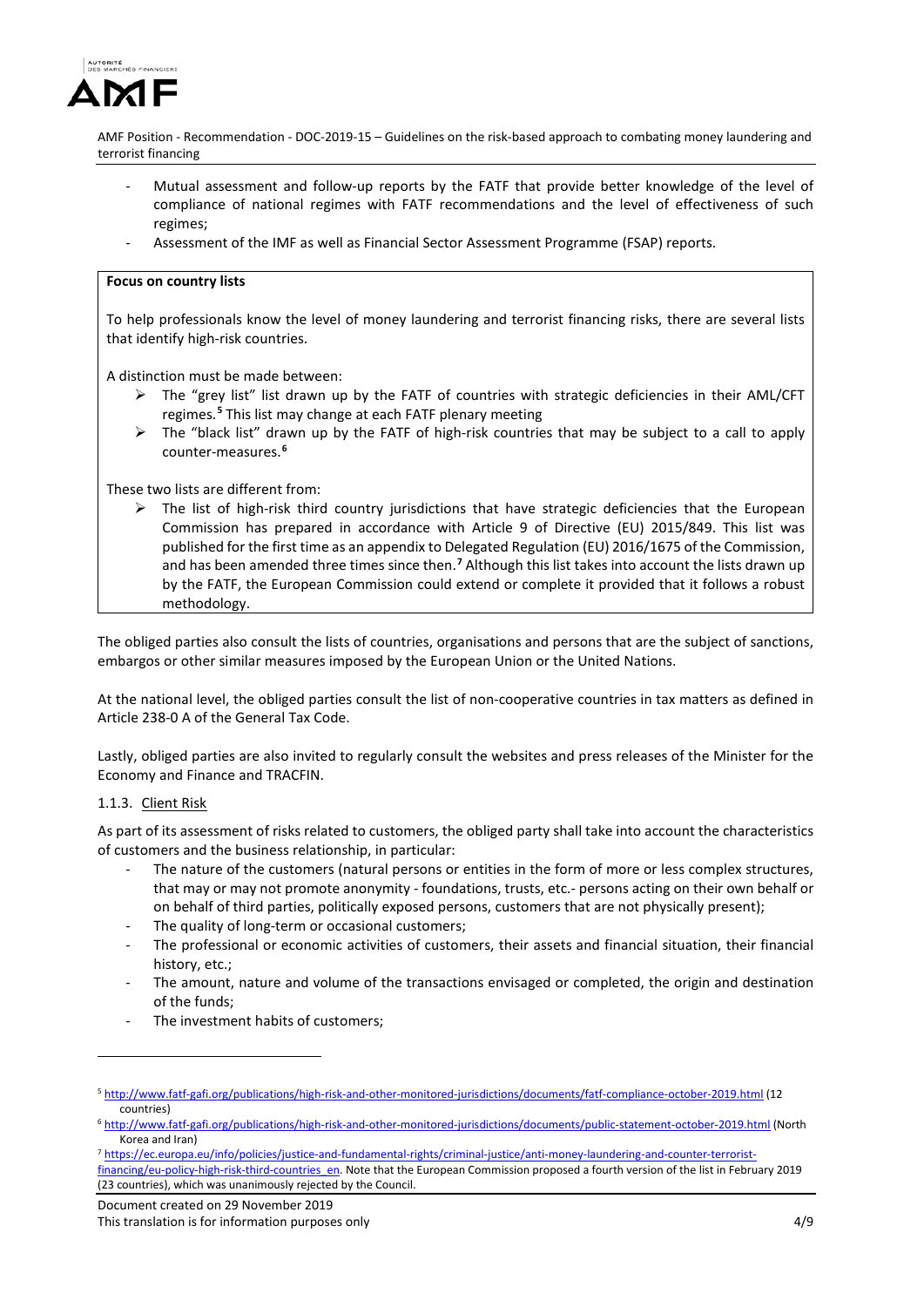

- The economic justification of the contemplated business relationship;
- The duration of the ongoing business relationship;
- The intervention of intermediaries between the customer and the obliged party;
- The origin of the assets;
- The customer's conduct, such as the refusal to provide information or a change in attitude towards the obliged party.

Obligations of identification of the customer and collection of information about the business relationship that will enable the obliged parties to draw up and regularly update their risk classification.

**The obliged entity will refer to AMF Position-Recommendation 2019-16 relating to obligations of vigilance with respect to customers and their beneficial owners.** 

# **1.2. Weighting**

The obliged entities should take a holistic view of the AM/CFT risk factors they have identified. The assessment of the overall risk associated with a specific relationship or an occasional transaction may be based on the weighting of risk factors depending on their importance.

In this respect, the Guidelines on risk factors $8$  state:

36. When weighting risk factors, firms should make an informed judgement about the relevance of different risk factors in the context of a business relationship or occasional transaction. This often results in firms allocating different "scores" to different factors; for example, firms may decide that a customer's personal links to a jurisdiction associated with higher AML/CFT risk is less relevant in light of the features of the product they seek.

37. Ultimately, the weight given to each of these factors is likely to vary from product to product and customer to customer (or category of customer) and from one firm to another. When weighting risk factors, firms should ensure that:

- weighting is not unduly influenced by just one factor;
- economic or profit considerations do not influence the risk rating;
- weighting does not lead to a situation where it is impossible for any business relationship to be classified as high risk;
- the provisions of Directive (EU) 2015/849 or national legislation regarding situations that always present a high money laundering risk cannot be over-ruled by the firm's weighting; and
- they are able to override any automatically generated risk scores where necessary. The rationale for the decision to override such scores should be documented appropriately.

38. Where a firm uses automated IT systems to allocate overall risk scores to categorise business relationships or occasional transactions and does not develop these in house but purchases them from an external provider, it should understand how the system works and how it combines risk factors to achieve an overall risk score. A firm must always be able to satisfy itself that the scores allocated reflect the firm's understanding of AML/CFT risk and it should be able to demonstrate this to the competent authority

# **1.3. Obligations related to the risk identification and classification regime**

-

<span id="page-4-0"></span>[https://esas-joint-committee.europa.eu/Publications/Guidelines/Guidelines%20on%20Risk%20Factors\\_FR\\_04-01-2018.pdf](https://esas-joint-committee.europa.eu/Publications/Guidelines/Guidelines%20on%20Risk%20Factors_FR_04-01-2018.pdf)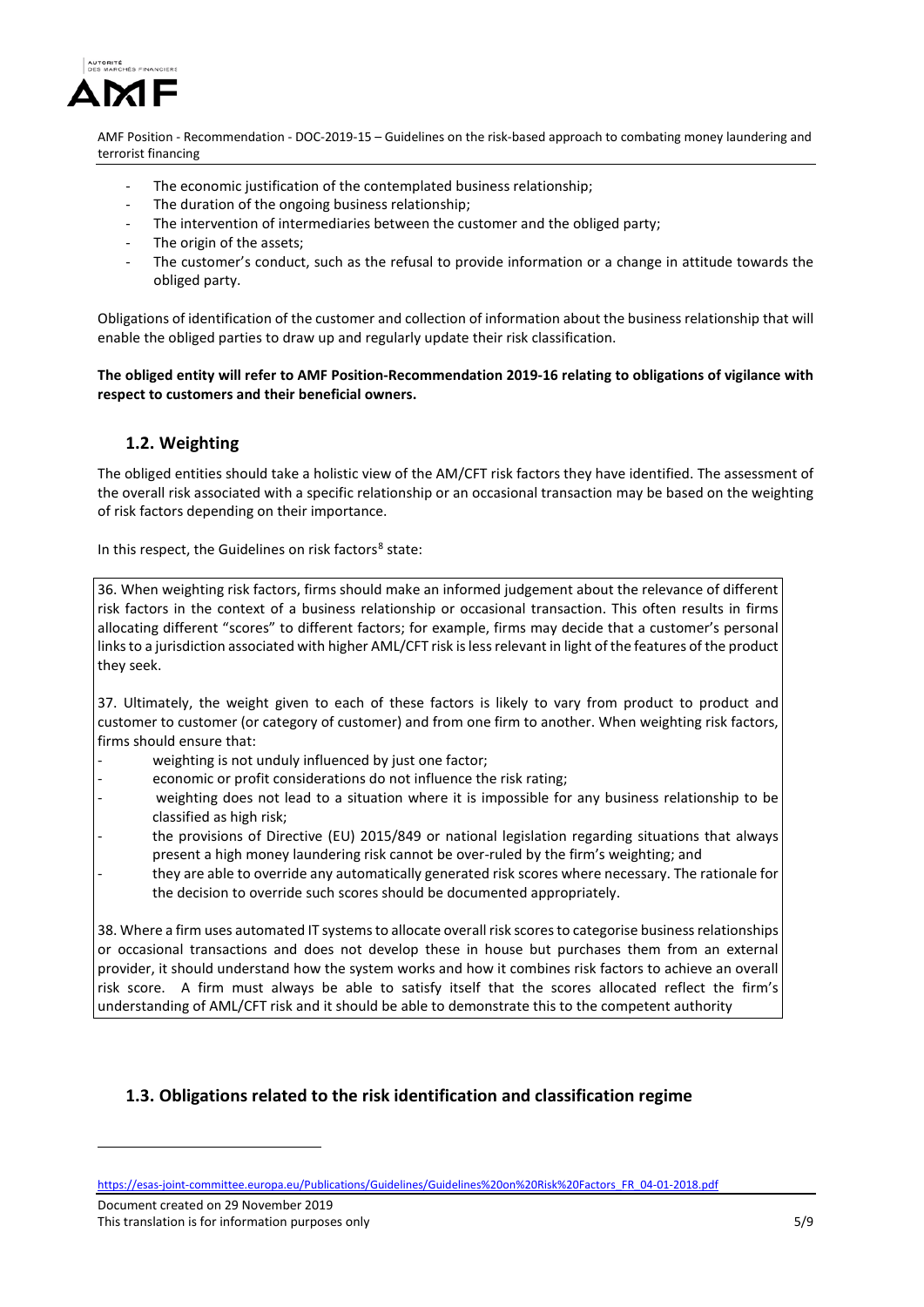

#### 1.3.1. Risk classification documentation

Pursuant to Articles 320-20, 321-147 and 560-9 of AMF General Regulation, the obliged party must clearly record its risk classification in a durable medium (for example, procedure, Excel table, software).

#### Position

**Risk assessment must be sufficiently documented to enable a demonstration of the principles to the supervisory authority during an audit.** 

#### 1.3.2. Regular update

This classification must be **regularly updated** (Articles 320-19 and 321-146 of the AMF's General Regulation). To ensure that it remains relevant in the long term, it must be monitored and updated or revised if necessary. It shall into account regulatory developments and emerging risks (see annual reports, Tracfin or FATF reports).

#### 1.3.3. Staff training

Staff members concerned by AML/CFT must understand the principles of the risk-based approach and their practical application in their company, in order to be able to carry out, with all the necessary expertise and knowledge, the tasks for which they are responsible and that require them to exercise their judgment. The training and information programme provided for in Article L. 561-34 of the Monetary and Financial Code shall therefore include this aspect, which is essential to ensure the effectiveness of the systems.

#### 1.3.4. Appointment of the person in charge of the system

The provisions of the General Regulation (Articles 320-17, 321-144 and 560-10) that require the appointment of a person responsible for implementing the anti-money laundering and terrorist financing system stipulated in Article L. 561-32 of the Monetary and Financial Code specify that this person must be a member of management.

For management companies, member of management means an "executive" who is a natural person, as defined in Articles 321-13 and 317-5 of the AMF General Regulation.

The provisions of the General Regulation provide for the option, for the member of management appointed to be in charge of implementing the AMF/CFT system, to delegate some or all of this implementation,

- to a third-party, i.e. another employee of the organisation, either from the group or outside the group, in the case of portfolio asset management companies, financial investment advisors and crowdfunding investment advisors (Articles 320-17, 321-144, 325-22 and 325-62 of the AMF General Regulation);
- To one of the employees of the organisation, in this case, central securities depositaries (560-10 of the AMF General Regulation).

The manager may delegate this function, all the while remaining responsible for the delegated activities. The delegation meets the conditions set out in Articles 320-17, 321-144, 325-22 325-62 and 560-10 of the AMF General Regulation:

- "*1°) The delegated person must have the necessary authority, resources and skills, and access to all relevant information" and*
- *"2°) The delegated person must not be involved in the execution of the services and activities under supervision."*

#### Position

**The delegated person may be responsible for compliance and internal audit, provided that this delegation is appropriate and compliant with Articles 313-62** *et seq***., 321-83** *et seq***. of the AMF General Regulation and Article 62 of the Commission delegated Regulation (EU) 321/2013 for Alternative Investment Funds Managers.**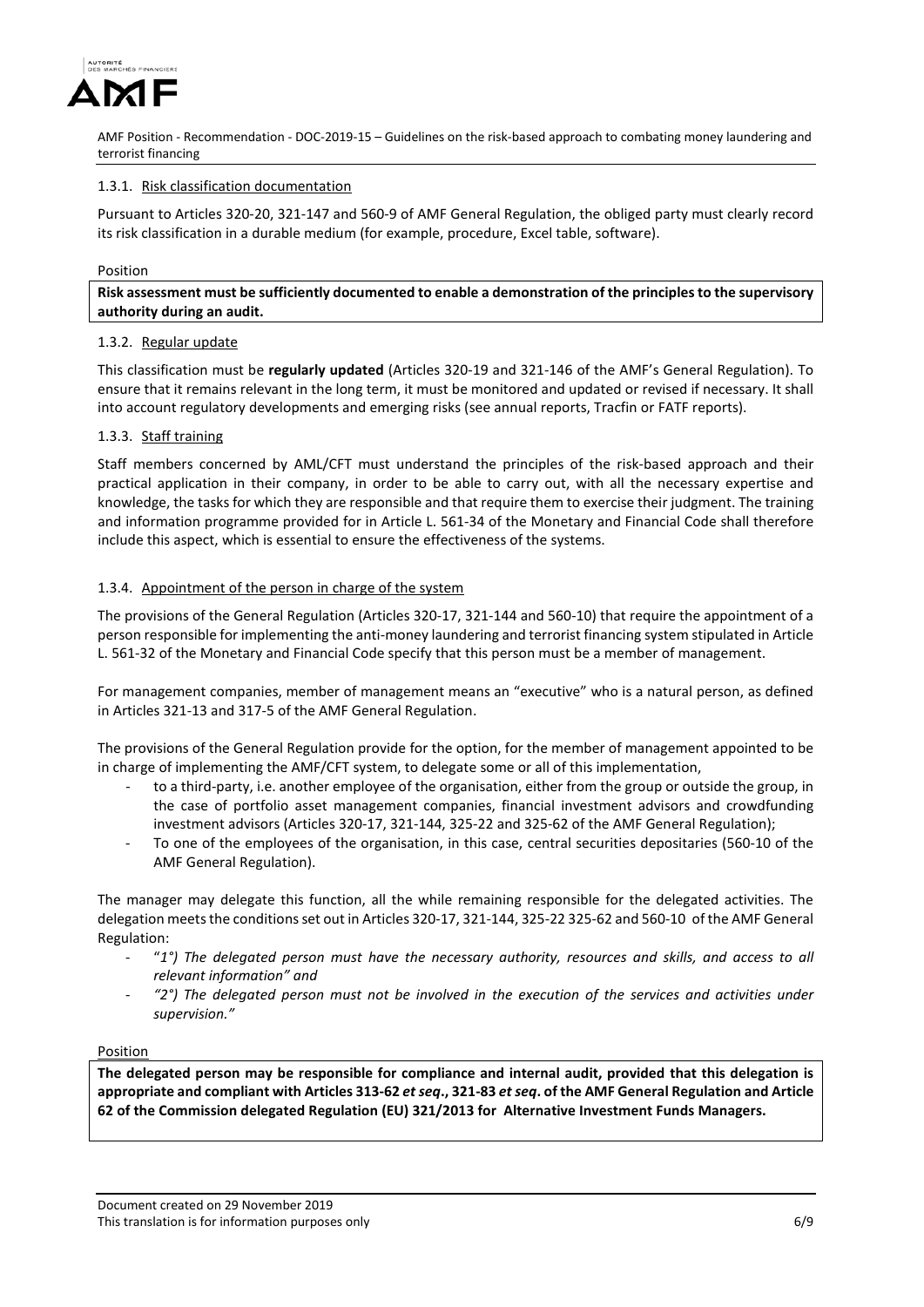

**The delegated person may be chosen among other employees of an entity of the group to which the management company, financial investment advisor or crowdfunding investment advisor belongs. He or she may also be another person who meets the conditions defined by the AMF General Regulation.**

**The delegation should, under no circumstances, adversely affect the effectiveness of the system.**

# 2. ASSET DUE DILIGENCE

As indicated above, in keeping with the risk-based approach and to determine the extent of their obligations to combat money laundering and terrorist financing, the obliged entities shall assess the risks of money laundering and terrorist financing presented by their activities in this field.

This obligation is set out in Articles 320-22 and 321-149 of the AMF's General Regulation, which states that:

*"when it implements its investment policy as part of investment management of a collective investment or discretionary management mandate, the asset management company shall assess the risk of money laundering and terrorist financing and establish procedures to oversee the investment decisions made by its employees.*

In accordance with Article R. 561-38-2 of the Monetary and Financial Code, management companies may entrust an external service provider with the performance, in their name and on their behalf, of all or part of the due diligence related to this obligation.

 $\Box$  Portfolio asset management companies shall identify the risks to which their investments are exposed in the same way as the risks to which they are exposed in the management of their liabilities, following the risk factors mentioned above, with the following features:

- $\triangleright$  Under "Product" Risk: portfolio asset management companies shall take into account, in addition to the elements mentioned in Section 1.1.1 above, the proposed transaction terms (term, co-investment, size of the investment envisaged, use of intermediate structures) and the forms and methods of sourcing (use of business finders);
- $\triangleright$  Under Country Risk (1.1.2 above): portfolio asset management companies focus on the location of targets (if the companies or real estate assets are located in high-risk countries), the source or destination of the financial flows involved in the investment transactions;
- $\triangleright$  Under "Customer" Risk or, in this case Counterparty Risk: portfolio asset management companies shall take into account the capacity of their co-contracting parties (natural persons or legal entities), their reputation, the presence of politically exposed persons.

### Position

**Prior to the investments made by the portfolio asset management company, the obliged party shall collect that it will need to assess the money laundering and terrorist financing risk.**

 $\Box$  When the risks have been identified they are assessed and classified

#### Position

**When the investment target, the co-investor or the counterparty is a person specified in paragraphs 1°, 2° and 3° of Article R. 561-15 of the Monetary and Financial Code, i.e.:** 

**1) An entity (or its subsidiary) subject to the anti-money laundering rules in France or in another Member State of the European Union or European Economic Area;**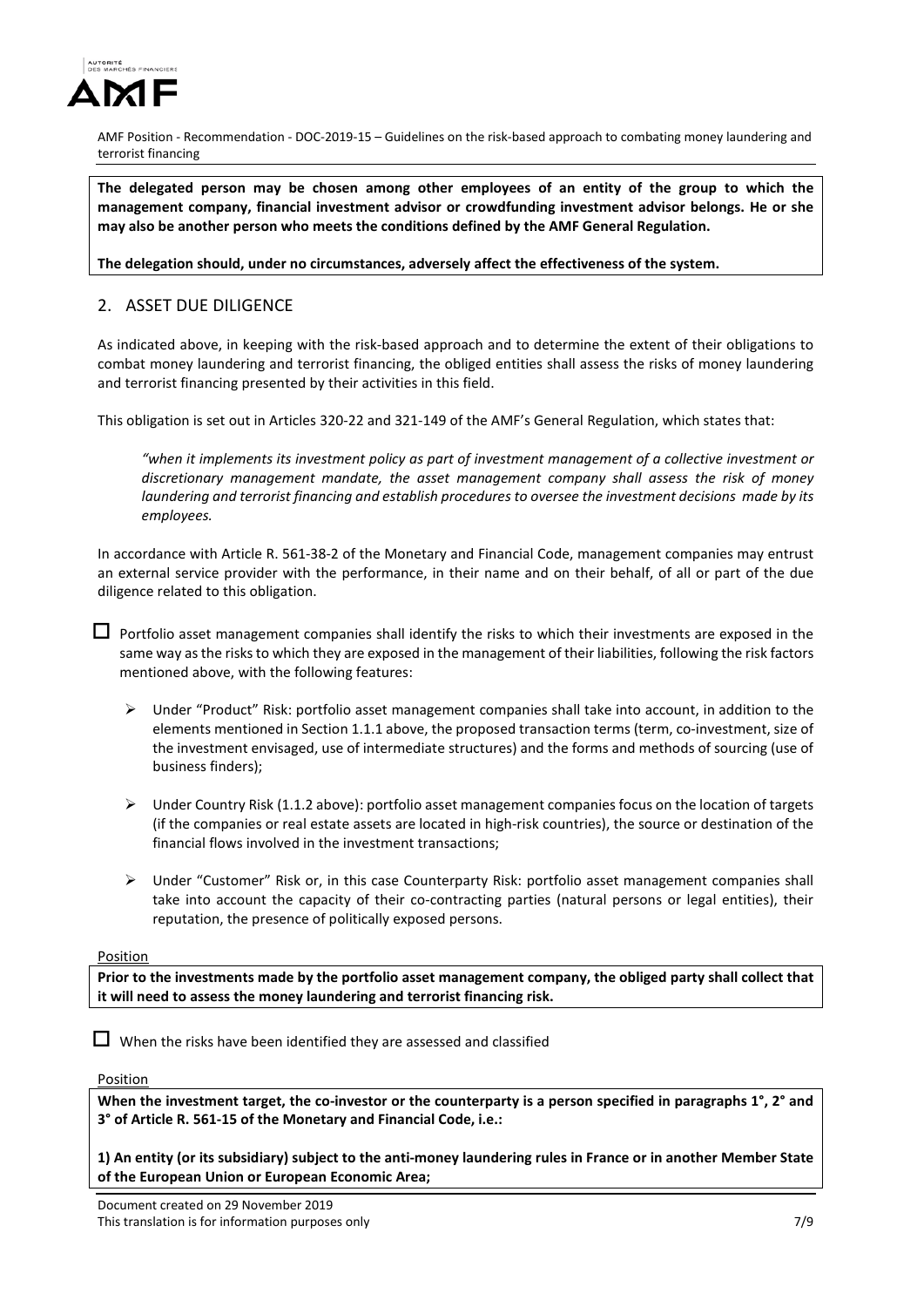

**2) A company whose securities are admitted to trading on a regulated market in France, in another Member State of the European Union, the European Economic Area or a third country that imposes obligations equivalent to those of the "transparency" Directive or the subsidiary more than 75% owned by such a company; [9](#page-7-0) 3) A public authority or public body.**

**This organisation presents, in the absence of any suspicion, a low risk of money laundering and terrorist financing.** 

 $\Box$  After the risks have been identified, assessed and classified, the portfolio asset management companies determine the scope of the due diligence to be performed before concluding an investment transaction, based on a proportionate approach.

Like the due diligence performed on their customers, portfolio asset management companies perform asset due diligence in a proportionate manner according to their assessment of the risk of money laundering or terrorist financing.

#### Position

**When the risk identified is considered to be high, the portfolio asset management company shall take all additional and/or enhanced due diligence measures before establishing the business relationship.**

For example, in the event of a high risk, the portfolio asset management company shall take one or more of the following enhanced due diligence measures:

- The decision to carry out an investment is taken at the higher managerial level and, where appropriate, by a member of the executive body or any person authorised for this purpose by the executive body;
- Additional information and/or supporting documents are collected, relating to the purpose of the business relationship, the source of the assets and the funds involved in the business relationship;
- Constant due diligence measures shall be intensified: information that increases knowledge about the business relationship is regularly updated.

Conversely, where the portfolio asset management company chooses to invest the assets under management in low-risk assets, such as shares or bonds traded on a regulated market in the EEA of equivalent third country, and if there are no suspicions, the portfolio asset management company shall only perform minimal due diligence: identification of the issuer and collection of information that justifies the low risk.

#### Recommendation

-

**With respect to the additional information to be collected, the AMF recommends that management companies follow the best practices below:** 

**Before closing an investment in a company whose securities are not admitted for trading on a regulated market, the asset management company shall collect reliable information:** 

**- the identity of the management and beneficial owners, for the purpose of identifying any politically exposed persons or persons on a list frozen assets;** 

**- financial data, to assess the consistency with the company's business.**

**Before subscribing for shares or units in a private equity fund, a specialised professional fund or a professional private equity investment fund or any other private equity vehicle registered in France or abroad, the asset** 

<span id="page-7-0"></span>Document created on 29 November 2019 <sup>9</sup> See the AMF Position in AMF-DOC 2019-16 – Guidelines regarding obligations of vigilance with respect to clients and their beneficial owners